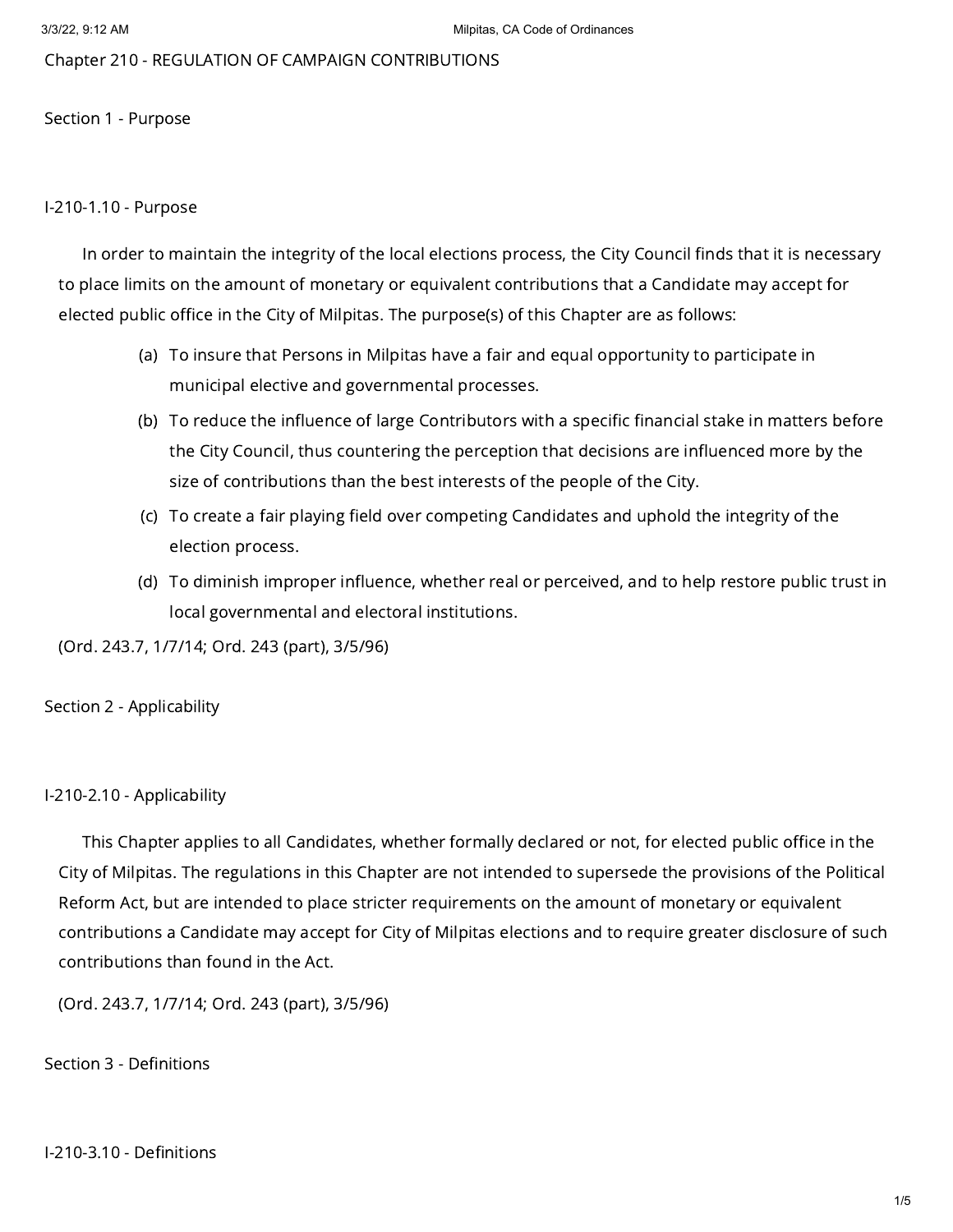For purpose of this Chapter, the following words and phrases shall have the meanings set forth as follows unless the contrary is stated or clearly appears from the content:

"Applicant" shall mean any Person named on the Planning or Zoning Project Application form as Project Owner or Project Contact.

"Candidate" shall mean an individual who:

- (a) Is listed on the ballot for City of Milpitas elected office; or
- (b) Has qualified to have write-in votes on his or her behalf counted by election officials for nomination or election to any elective City of Milpitas office; or
- (c) Has receive a contribution or given his or her consent for any other Person to receive a contribution or make an expenditure with the intention of bringing about his or her nomination for or election to any elective City of Milpitas office, whether or not the specific elective office for which he or she will seek nomination or election is known at the time the contribution is received or the expenditure is made and whether or not he or she has announced his or her candidacy or filed a declaration of candidacy; or
- (d) Has filed a form "statement of intention" to be a Candidate with the Milpitas City Clerk.

"Contract" shall mean any agreement submitted to the City Council for approval.

"Contributor" shall mean any Person who donates money or provides services of value or forgives any debt of value or donates goods of value to a Milpitas Candidate, or candidate for other elected office in California, as a campaign contribution. A Candidate and his or her spouse are not Contributors.

"Contracting Party" shall mean any Person who is a party to a Contract submitted to the City Council for approval.

"Development Project" shall mean any land use approval including tentative map approval, site development permit approval, conditional use permit approval, variance approval, Development Agreement approval, zoning change approval, General Plan amendment approval, Planned Unit Development approval or similar land use approval.

"Entity" shall have the same meaning as in Title 9 of the California Government Code, in which the Political Reform Act of 1974 is codified, and as supplemented by the Regulations of the Fair Political Practices Commission as set forth in Title 2, Division 6 of the California Code of Regulations, as the same may be from time to time amended.

"Majority-owned" shall have the same meaning as in Title 9 of the California Government Code, in which the Political Reform Act of 1974 is codified, and as supplemented by the Regulations of the Fair Political Practices Commission as set forth in Title 2, Division 6 of the California Code of Regulations, as the same may be from time to time amended.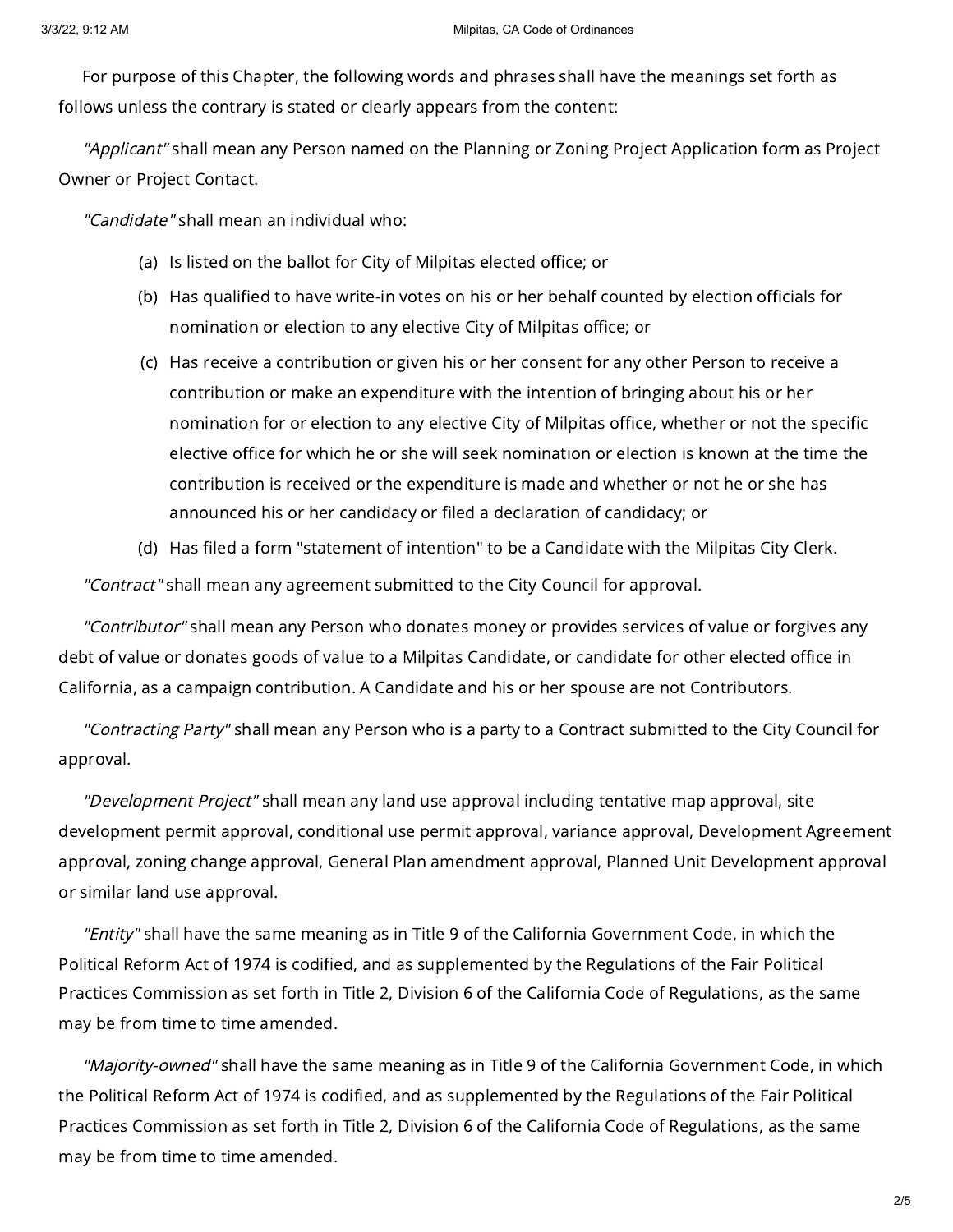#### 3/3/22, 9:12 AM **Millipitas, CA Code of Ordinances**

"Person" shall mean any individual, Entity, corporation, partnership, association, organization, candidate controlled committee, political action committee, or otherwise, including but not limited to contributions financed, maintained or controlled by any corporation, labor organization, association, political party or any other person or committee, including any parent, subsidiary, branch, division, department or local unit of the corporation, labor organization, association or political party.

(Ord. 243.7, 1/7/14)

Editor's note— Ord. 243.7, adopted January 7, 2014, amended the Code by repealing former § 3, Prohibitions, and adding a new § 3. Former § 3 derived from Ord. 243, adopted March 5, 1996; Ord. 243.2, adopted June 3, 2003; Ord. 243.3, adopted February 5, 2008; and Ord. No. 243.6, § 3, February 7, 2012.

Section 4 - Prohibitions

# I-210-4.10 - Prohibitions

- (a) Except as allowed under Section I-210-4.10(c) and (e), the amount of any contribution received from any Person that is made to a Candidate or controlled committee of a Candidate in excess of two hundred fifty dollars (\$250) shall be immediately returned to the Contributor.
- (b) The contribution limitations shall apply separately to each special, recall, primary, or general election, as well as to any proceeding to qualify and place upon the ballot a petition to recall a member of the City Council.
- (c) The contribution limitation shall not apply to a Candidate's personal funds or those of his or her spouse as defined by the Fair Political Practices Commission.
- (d) Candidates for elective office may not transfer funds into a Milpitas Candidate or Milpitas elective officer's campaign committee from a committee controlled by any candidate where the transfer of funds would result in a transfer from one candidate to another.
- (e) A Candidate for a City of Milpitas elected office or his or her controlled committee may accept amounts exceeding the limits set forth in section I-210-4.10(a) transferred from another controlled committee of that same Candidate or individual, provided the transfer does not result in exceeding the \$250 limitation imposed by Section I-210-4.10, including aggregation, for any Contributor. The intent of this provision is to impose an absolute limit of two hundred fifty dollars (\$250) from any Contributor including from the transfer of funds between controlled committees of the same Candidate.
- (f) Contributions shall be aggregated together and considered to be contributions from one Person under the following circumstances:
	- (1) The contributions of an Entity whose contributions are directed and controlled by any Person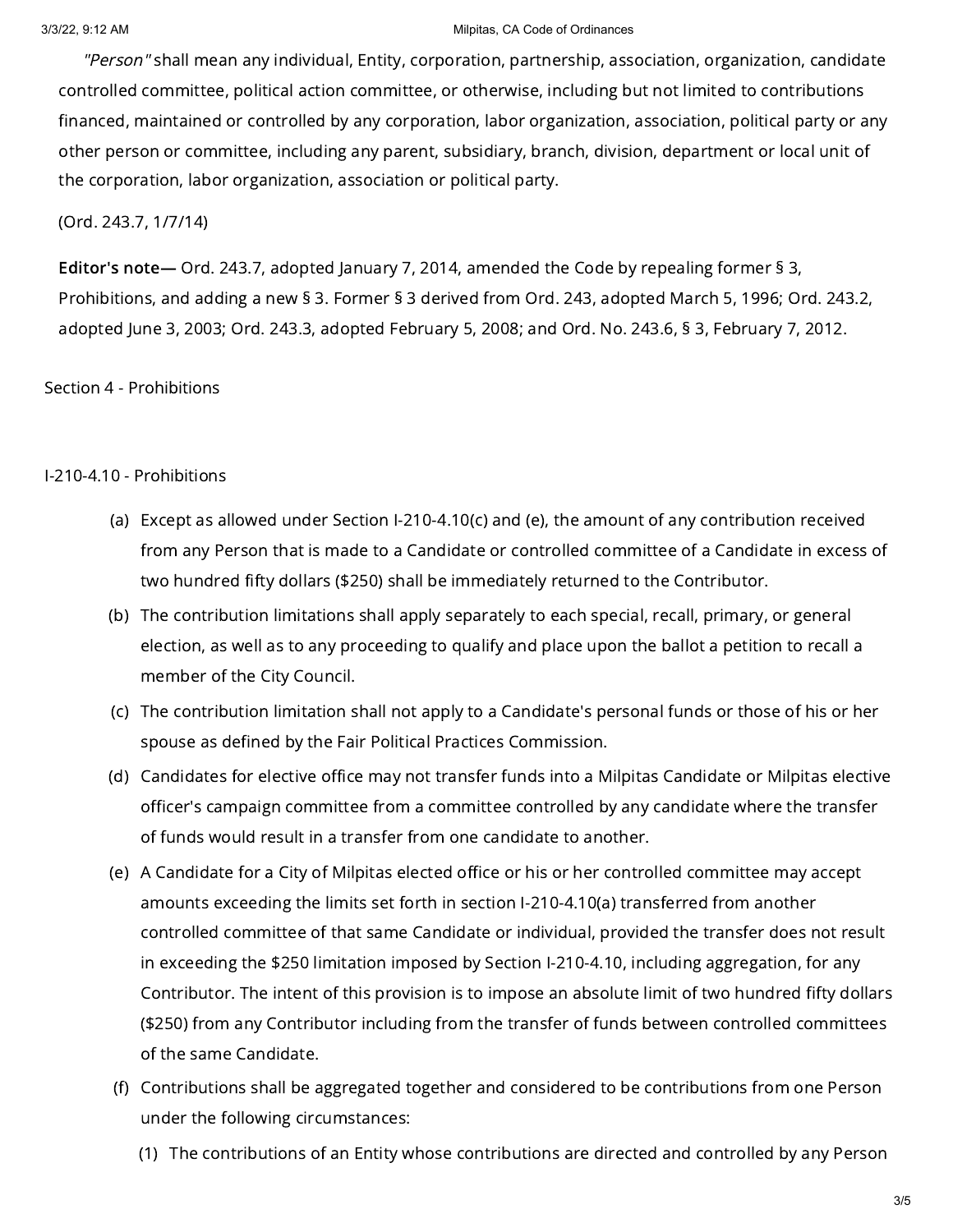#### 3/3/22, 9:12 AM Milpitas, CA Code of Ordinances

shall be aggregated with contributions made by that Person and any other Entity whose contributions are directed and controlled by the same Person;

- (2) If two or more Entities make contributions that are directed and controlled by a majority of the same Persons, the contributions of those Entities shall be aggregated;
- (3) Contributions made by Entities that are Majority-owned by any Person shall be aggregated with the contributions of the majority owner and all other Entities majority-owned by that Person, unless those Entities act independently in their decision to make contributions.
- (4) For any individual maintaining multiple campaign accounts, any contribution made by a Contributor transferred under Section I-210-4.10(f) from one candidate controlled committee to a Milpitas Candidate controlled committee shall be aggregated for purposes of compliance with Section I-210-4.10(a) with any amounts contributed directly to the Milpitas Candidate controlled committee of the same individual.

(Ord. 243.7, 1/7/14)

# Section 5 - Disclosure

### I-210-5.10 - Disclosure

The name of any Person contributing one hundred dollars (\$100.00) or more in support of or in opposition to any Candidate for elective office in the City will be published once by the City Clerk in a newspaper of general circulation in the City.

(Ord. 243.7, 1/7/14; Ord. 243 (part), 3/5/96)

# I-210-5.20 - Disclosure of Developer and Contractor Contributions

- (a) At such time as a Development Project or Contract comes before the City Council for approval, each Council Person and the Mayor shall identify any contribution received from the Development Project Applicant or Contracting Party in the prior 12-month period aggregating \$100.00 or more.
- (b) Disclosure shall be made in response to a request by the City Attorney to disclose all contributions required under section (a). The City Attorney shall make such request immediately after the agenda item is announced and before the staff presentation, if any.
- (c) If a partnership or corporation is listed as Applicant or Contracting Party, Applicant or Contracting Party includes any employee or officer of the partnership or corporation.
- (d) In determining the aggregate amount of contributions in the 12-month reporting period, the provisions of Section I-210-4.10(e) shall govern.